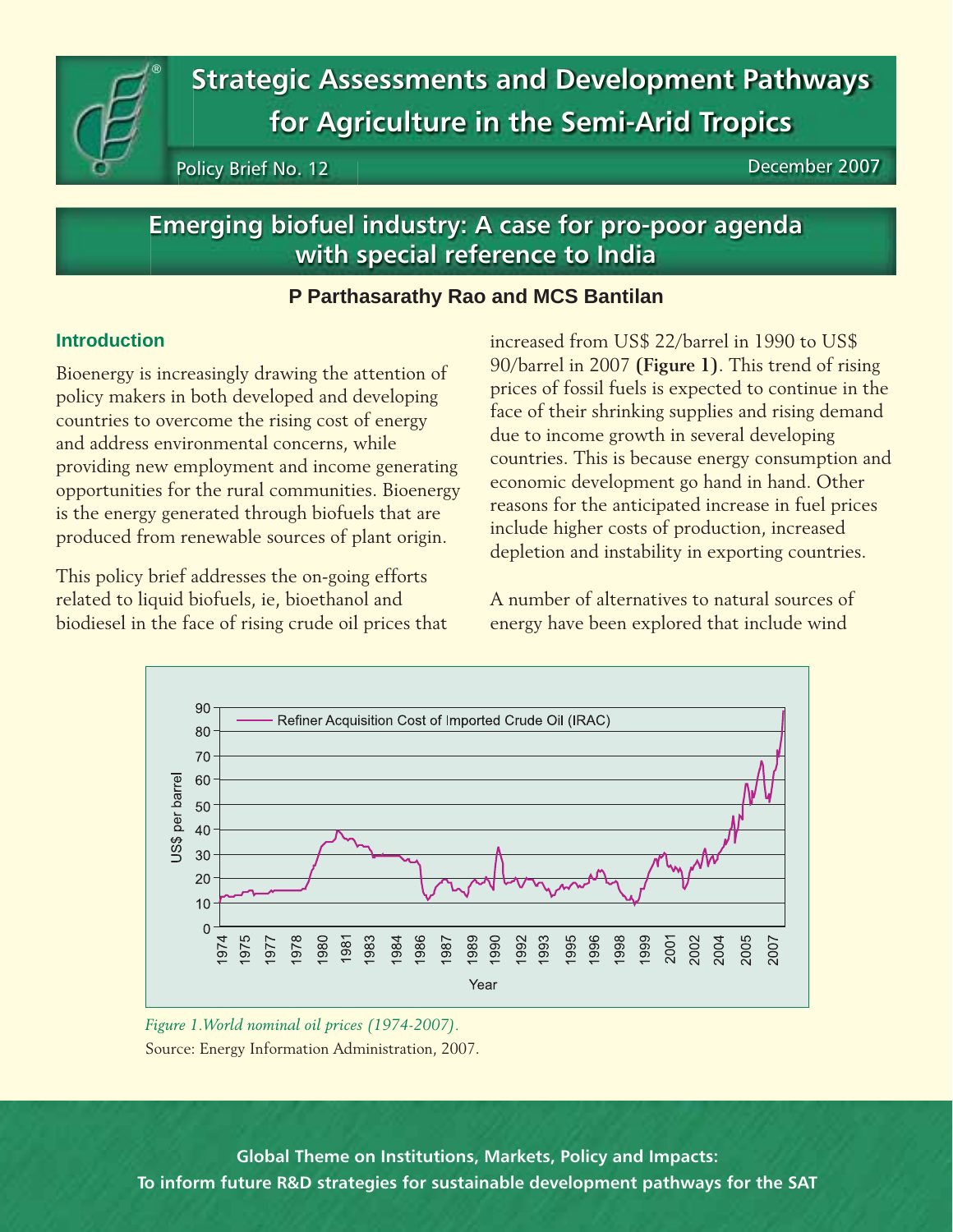power, solar energy and plants. One such source that is currently gaining in importance is the production of energy from plant biomass or more specifically ethanol from sugar or starch derived from grains/biomass and biodiesel derived from the processing of edible and non-edible vegetable oils. Biofuels are renewable energy sources that contribute to the reduction in greenhouse gases. Additionally, biofuels would have a positive effect on demand for agricultural raw materials, arresting the long-term decline in agricultural prices, thereby, benefiting the agricultural producers. However, there are strong apprehensions that as more and more land is brought under biofuel crops, food prices would increase substantially affecting poor consumers particularly those from low-income net food importing countries.

This policy brief discusses the current and future demand for biofuels, and the apprehensions about food–fuel trade offs, and ultimately goes on to highlight alternative feed stocks that do not compromise on food security and hence are more pro-poor.

# **Biofuels production**

Based on the available data from several sources, it is estimated that ethanol production, which was 12.9 million tons in 1991, leapfrogged to 40.3

million tons by 2006 (Aeck 2005). Brazil and the USA are the dominant producers accounting for nearly 70% of global production. Several other countries such as China, India, France, Russia, South Africa and UK make up the rest.

Biodiesel production that accounts for a smaller proportion of liquid biofuels increased from 0.01 million tons in 1991 to 4.0 million tons by 2006 **(Figure 2).** Germany and France are the major producers of biodiesel with USA, Australia and Brazil emerging as new players.

The growth in both ethanol and biodiesel production has accelerated since early 2000 **(Figure 2)** and this trend is expected to continue since many governments have now made it mandatory to blend petroleum products with 5 to 10% biofuels.

The main raw material sources for bioethanol production is sugarcane in Brazil as also in other Latin American countries, corn in the United States, corn and wheat in China, sugarcane molasses in India, cassava and sugarcane in Thailand and sugar beet and grains in Europe.

Brazil is a successful example of sugarcane based ethanol production from sugarcane juice. Over half of its cane production of nearly 300 million tons is turned into ethanol. Over half of the cars in



*Figure 2.World ethanol and biodiesel production.*  Source: 1991-2003 International Energy Agency, 2005. 2004-06 FO Licht, 2007.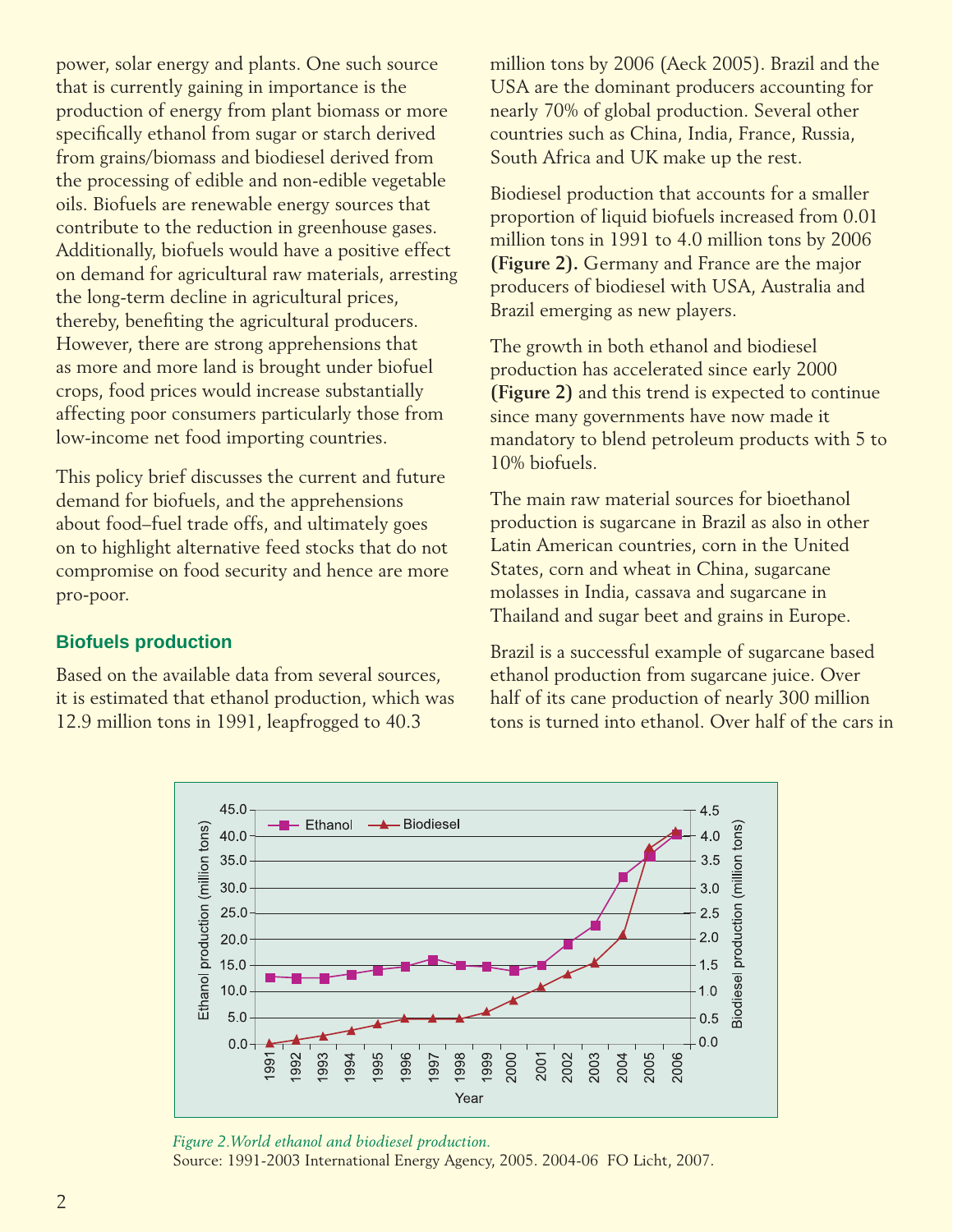the country are flex fuel vehicles that can run on 100% ethanol and any mixture of ethanol–gasoline. Since its inception, Brazil's ethanol program has displaced 40% of gasoline use in the country and saved the country over US\$ 120 billion due to reduced oil imports (Asher 2006). Brazil also has a comparative advantage in the production of ethanol largely due to the productivity increases that it has had in sugarcane yields, which have increased by 33%, ethanol production per unit of sucrose, which has increased by 14%, and productivity of the fermentation process, which increased by 130% in the period 1970-2000 (Moreira 2006). In a study on cost of producing ethanol from different sources, the US Department of Agriculture found that Brazil is the cheapest producer of ethanol from sugarcane followed by corn in the US (USDA 2007). The cost of production of ethanol from sugarcane and sugar beets is almost double in the US and EU, respectively (Avery 2006).

For biodiesel production, the main feedstocks are vegetable oils from rapeseed, soybeans, sunflower oil (in southern Europe) and in recent years, palm oil. Rapeseed oil is the preferred vegetable oil in EU since it is produced within the region and accounts for 80% of the feedstock for biodiesel. Rapeseed receives a high level of government support making it competitive for biodiesel production (Thoenes 2006). Used cooking oil and animal fats are also considered as cheap alternatives to rapeseed oil. But there are some technical limitations, for instance, used cooking oil requires a purification process with a mixture of high percentage of rapeseed-based biodiesel for it to meet the quality standards. Animal fat cannot be used as a feedstock for largely the same reason (Ahmed and Thin Sue 2005).

### **Demand for biofuels**

A number of countries are moving towards the blending of biofuels with fossil fuels and governments are stipulating mandatory requirements of 5-10% blending. Based on these mandatory requirements, a number of studies have projected the future demand for biofuels in several countries. For instance, the projected

demand for bioethanol in the Philippines in 2007 was estimated at 0.16 million tons at 5% blending with gasoline. This is expected to rise to 0.22 million tons by 2016. In case 10% blending is made mandatory, the demand would be exactly double (ISSASS 2007). In the case of Japan, if the country were to meet its commitment to the Kyoto protocol, its bioethanol demand will increase in a span of 5 years from 1.42 million tons in 2006 to 4.81 million tons in 2010 and the country will have to meet this demand from imports in the world market (ISSAAS 2007). In the EU, approximately 14 million tons of biofuels are needed by 2011 to meet the 5.75% mandatory blending target. Of this, the biodiesel demand is expected to be 7.3 million tons. The EU has a production capacity of 10.3 million tons of biodiesel of which in 2006 it produced 4.8 million tons, up by 54% from 2005 (www.ebb-eu.org).

In the US, the creation of the new Renewable Fuel Standard would involve a substantial increase in the volume of renewable fuels to be blended into gasoline from current levels of about 3% for ethanol and about 1% for biodiesel. China, India, Columbia, Argentina, Indonesia, Thailand and Canada are other countries that are mandating 5 to 10% blending in a phased manner over the next 3 to 4 years.

Brazil and Australia dominate the world trade in ethanol because of superior technological know how and economies of scale in feed stock production and processing. Trade in biofuels like ethanol and biodiesel is limited owing to the protectionist policies adopted by a number of governments to protect their emerging biofuel industry. For example, Brazilian ethanol is kept out of the US through high tariffs and duties.

### **Food vs fuel debate**

There are concerns about the future of the biofuels program since this feedstock-intensive program will reduce the availability of grains and edible oils for human consumption or take up land that could be used for food production in the face of policy induced demand for biofuels. To meet the current and potential demand for biofuels, the use of traditional crops for their production raises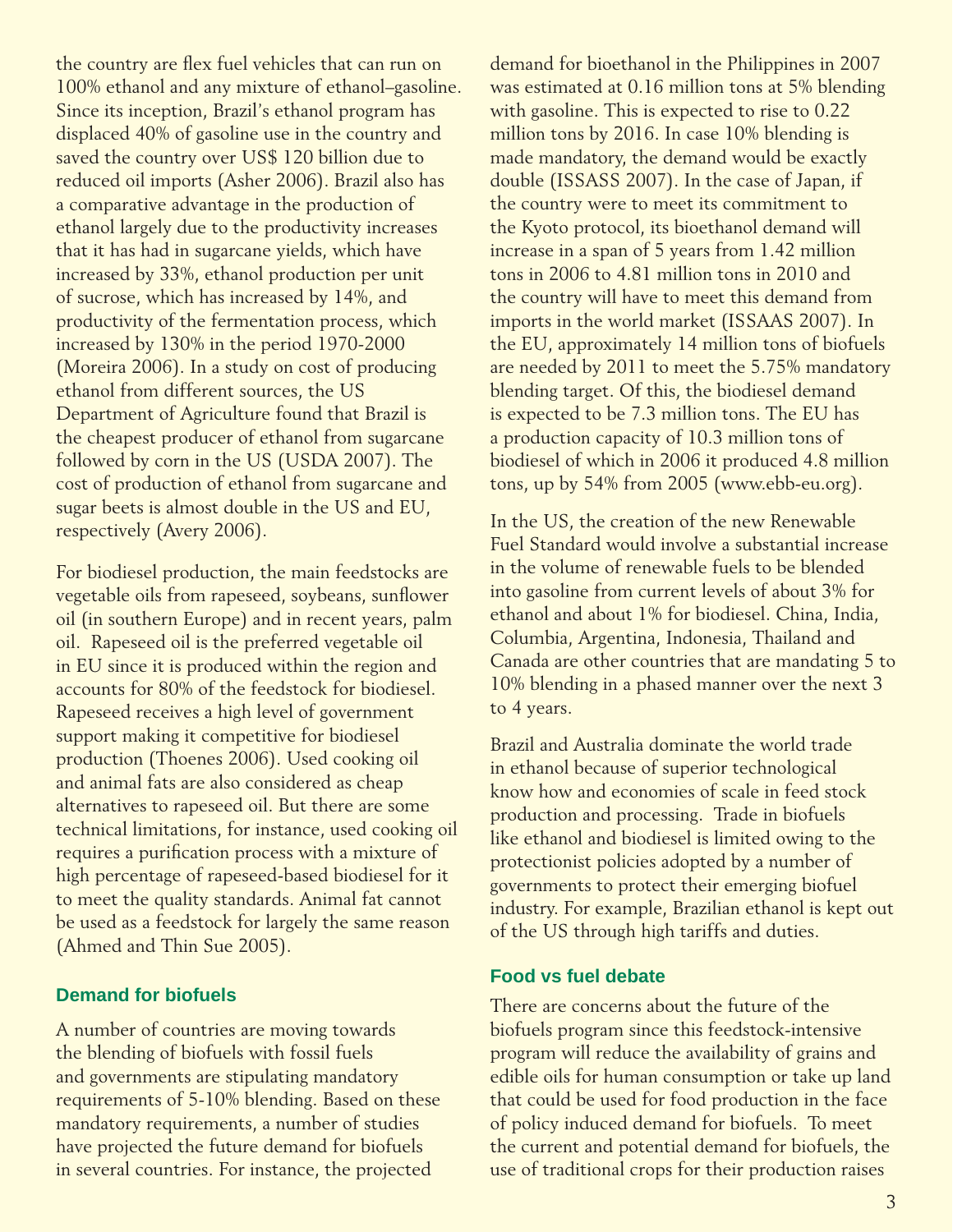the question of diversion of land used for cereal crops and oil crops to energy producing crops or diversion of food crops to biofuel production. This, it is argued, will lead to food and feed insecurity and also removes crop residues that sustain soil productivity and structure. For example, nearly 50% of rapeseed oil production in the EU is going for the non-food energy production (Ahmad and Thin Sue 2005) and to meet the targets for biodiesel in the future it will have to at least double its rapeseed oil production (assuming rapeseed will continue to be the main feedstock). This will divert land away from other food crops. The alternative is to import substantial quantities of rapeseed oil or other vegetable oils such as soybean, sunflower or palm oil.

Similarly, production of ethanol from corn to meet all the US's requirements of 7.5 billion gallons by 2012, implying a near doubling of ethanol production is not feasible due to huge land requirements. It is feared that food costs would soar risking the nutritional security of the world's poor (Avery 2006).

In general, it is feared that the large-scale production of biofuels will increase prices of agricultural commodities. Rising prices would not be restricted to one country, or just the main biofuels producing countries, since the world markets are driven by global supply and demand for agricultural commodities. Higher prices would benefit the exporting countries and producers at the expense of poor consumers and the net importing countries.

Some countries like China and the Philippines have already passed legislations banning the use of corn for ethanol production and have curtailed further expansion of already existing distilleries (Forbes.com September 2007, International Herald Tribune 20 September 2007).

To address the concerns about rising food prices, researchers at IFPRI have carried out modeling exercises using the IMPACT model to address the projected food vs. feed trade off in the coming years in the face of rising biofuel production (Rosegrant et al. 2006). Their findings indicate that aggressive biofuel growth would indeed lead

to dramatic increase in world prices for First Generation feedstock crops, like cassava, maize, oilseeds, sugar beet, sugarcane, etc. However, in another scenario that allows for crop technology innovation at the farm level, rising productivity softens the rise in prices to some extent. A third scenario where cellulosic technology will be used for biofuel production, ie, production from cellulosic material such as cornstalks, switch grass, wastes from forest industry, etc, dampens the effect on food prices considerably. However, production of biofuels using cellulosic technologies economically is still a long way away since we still need to overcome several technical constraints that elevate production costs.

To overcome the food security concern, China, for example, is trying to use non-grain feed grain stocks such as sweet potatoes and cassava (USDA 2007). For biodiesel, China is importing palm oil from Malaysia.

Sweet sorghum (*Sorghum bicolor* L. Moench) is a crop of great potential that can overcome some of the above concerns related to food security and rising grain prices since it produces sugar-rich stalks for ethanol production without sacrificing on grain production.

Similarly for biodiesel production non-edible oil plants such as jatropha (*Jatropha curcus)* and pongamia *(Pongamia pinnata)* could be an option since these crops can be grown on marginal lands and hence do not compete with land for food crops. Both the crops' seeds contain 25 to 40% oil that can be used after estreification with diesel. However, as of now the large-scale plantations of these crops are not manufacturing biodiesel and hence more information is required to draw firm conclusions.

# **Situation/outlook in India**

For India, at present, the domestic production of crude oil from fossil fuels meets only 25-30% of national requirements, while the balance is met through imports of nearly 110.9 million metric tons of crude oil and petroleum products that cost the country close to US\$ 60 billion in 2006-07 (**Figure 3**). Over the last five years, the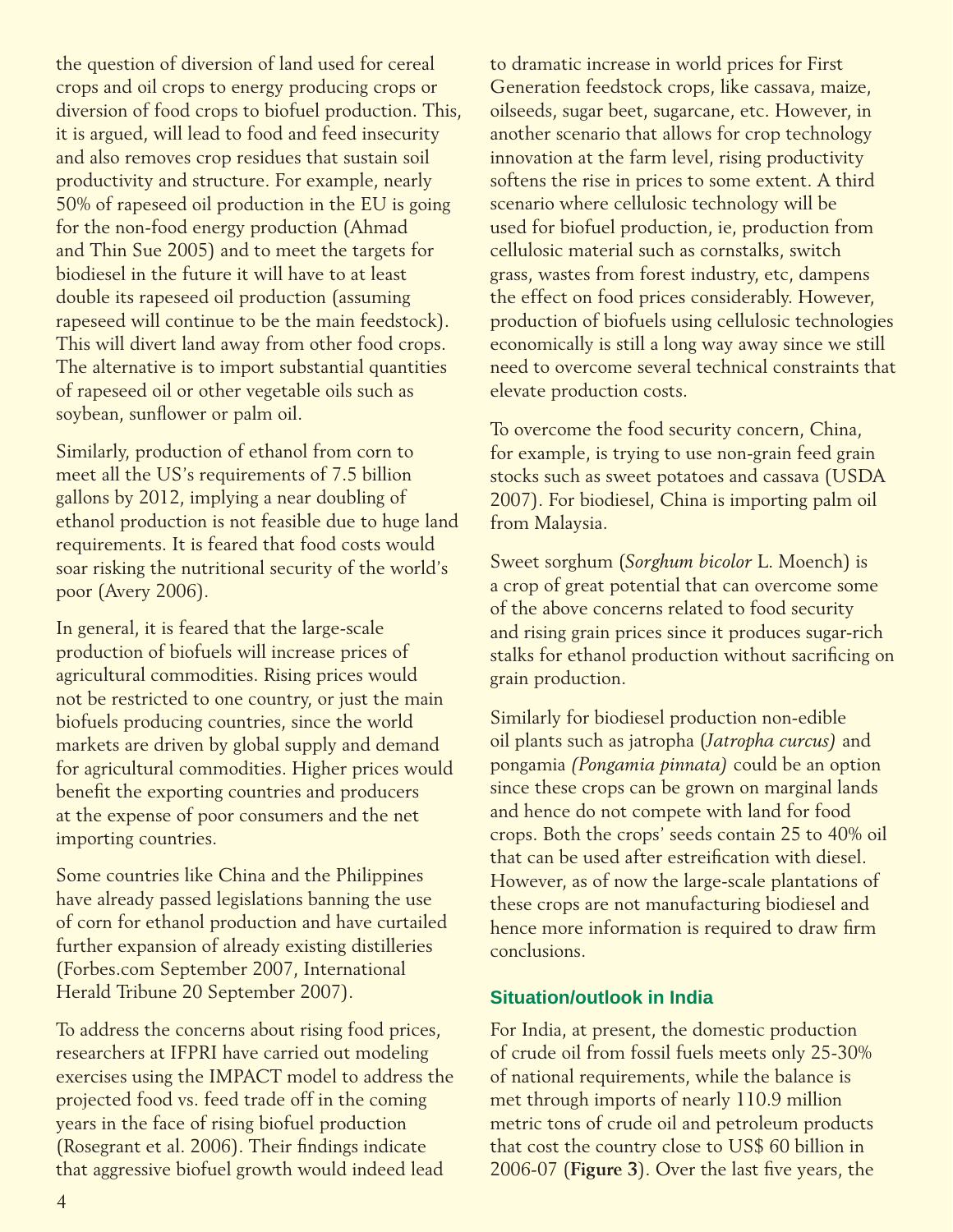

*Figure 3. India's import of crude oil and petroleum products.* Source: USDA 2007

consumption of gasoline has grown by 5.2% from 7 million tons in 2001-02 to 8.6 million tons in 2005-06. For High Speed Diesel, the growth was 2.7% from 36.5 million tons to 40.1 million tons (USDA 2006). This growth is expected to continue over the next several years since it is projected that the motor vehicle population in India will grow by 10-12% that would further increase the demand for petroleum products.

### **Ethanol**

The Government of India in 2001 initiated a biofuel policy to lower the country's dependence on crude oil imports, improve the environment by reducing various emissions from fossil fuels and thus conform to stricter emission norms. In the first phase, the Government of India has

mandated 5% blending of ethanol that would be raised to 10% by 2007-08. To meet the targets for 5% blending with ethanol in 2006-07, about 0.50 million tons of ethanol was required, while about 1.01 million tons would be required to meet the target of 10% blending **(Table 1).**

Ethanol in India is primarily produced by the fermentation of molasses, a by-product in the manufacture of sugar from sugarcane. Molasses is traditionally used for the production of alcohol for the chemical and potable sectors and thus, the production of ethanol from molasses would be an additional product.

Due to the government policy of mandatory blending of ethanol, several sugar industries have modified their plants to produce ethanol from

| Table 1. Projected demand for petrol and diesel, and biofuel requirements, India (million tons) |               |      |                              |               |                             |      |
|-------------------------------------------------------------------------------------------------|---------------|------|------------------------------|---------------|-----------------------------|------|
|                                                                                                 |               |      | Ethanol blending requirement |               | Diesel blending requirement |      |
| Year                                                                                            | Petrol demand | @5%  | $@10\%$                      | Diesel demand | @5%                         | @10% |
| 2006-07                                                                                         | 10.07         | 0.50 | 1.01                         | 52.32         | 2.62                        | 5.23 |
| 2016-17                                                                                         | 16.40         | 0.82 | 1.64                         | 83.58         | 4.18                        | 8.36 |
| Source: Planning Commission, Government of India, 2003.                                         |               |      |                              |               |                             |      |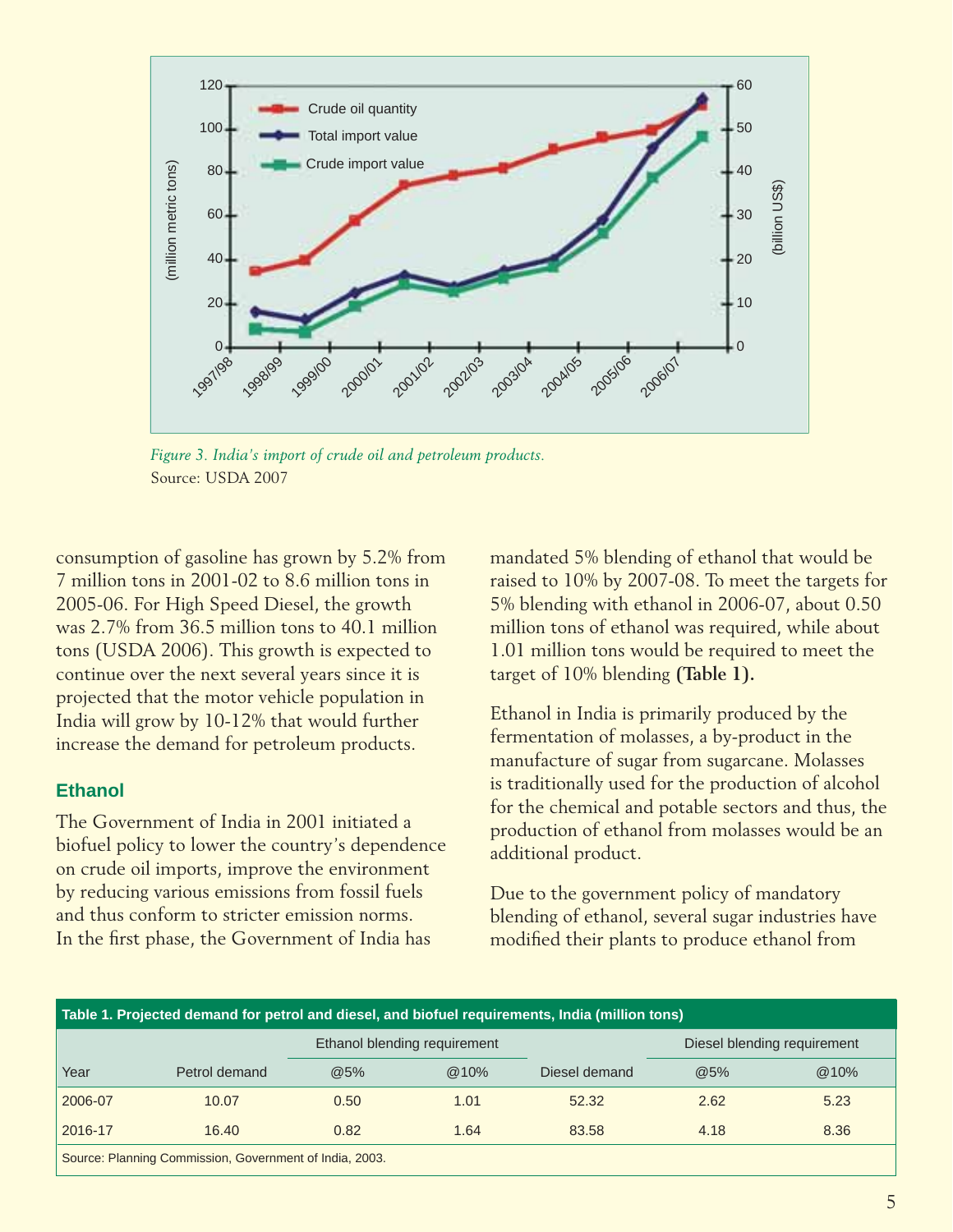molasses. The availability of molasses depends on sugar production and the price of molasses, which has been fluctuating considerably over the years (Rs 50/ton to Rs 2,000/ton), leading to large variation in ethanol production costs. The availability of molasses in sufficient quantities to meet the projected demand for ethanol depends on cane production and consequently sugar production and government policy on use of molasses etc. For instance, the first phase of the project (5% blending in selected states) was initiated in January 2003 but had to be abandoned due to low sugar production leading to a shortage of molasses. The project was reinstated in September 2006 and from the latest available estimates 0.2 million tons of ethanol was blended against the target of 0.43 million tons in 2006-07 (USDA 2007).

# **Biodiesel**

Demand for biodiesel with similar blending requirements as in the case of ethanol would be 2.62 million tons at 5% and 5.23 million tons at 10% blending **(Table 1)**. Most of this production will have to come from non-edible oilseeds, which would, in turn, promote the utilization of wastelands for cultivation of biofuel feed stocks. However, the biodiesel program is still in a nascent stage in India, although the government has ambitious plans to increase biodiesel production from non-edible oil seeds like jatropha and pongamia. Jatropha plantations are however, slow to take off due to the lack of good quality planting materials, ownership issues of community or government wastelands and other factors. The GOI target is to cover 11.2 million hectares under jatropha but in 2006-07 only about 400,000 hectares is under cultivation and it will take at least another 4-5 years before reliable estimates for production are available (USDA 2007).

Other issues that remain to be resolved are the pricing of seed by companies and pricing of biodiesel. At present, jatropha seeds are mainly crushed for oil at village level or small-scale plants for local use or for sale to the unorganized sector.

# **ICRISAT's BioPower strategy**

To overcome the justifiable concerns that the bio-energy revolution could marginalize the poor, raise food prices and degrade the environment, ICRISAT has launched a global **BioPower** Initiative to find ways to em**power** the dryland poor to benefit from, rather than be marginalized by the **bio**-energy revolution. The Institute's BioPower strategy seeks approaches that forge a path out of poverty for dryland farmers.

Sweet sorghum (*Sorghum bicolor* L. Moench) is a leading crop targeted for ethanol production while jatropha (*Jatropha curcus),* pongamia *(Pongamia pinnata)* would be targeted for biodiesel production. Central to ICRISAT's **BioPower** Strategy is its commitment to make the bio-energy opportunity work for the poor instead of against them.

# **Sweet sorghum for ethanol**

In the recent years, juice from sweet sorghum stalks is emerging as a viable source for bioethanol production (Rajvanshi 2003, Reddy et al. 2005). Normal grain sorghum is grown on 11.7 million hectares in dryland Asia (28% of global sorghum area) and on 23.4 million hectares in Africa (55% of global sorghum area). Sweet sorghum could fit into many of these areas, producing more biomass and grain if yield-enhancing technologies were stimulated by biofuel market incentives.

A crop of sweet sorghum takes about 4.5 months, and can be followed by a ratoon crop (natural second re-growth from stubble after the first crop is harvested). Together the main and ratoon crops require about 8,000 cubic meters (m<sup>3</sup>) of water, whether from rainfall or irrigation (Soltani and Almodares 1994). This is four times less than that required by one crop of sugarcane (12−16 months duration and 36,000 m<sup>3</sup> of water per crop). Sweet sorghum can also be planted from seed, which is less laborious than the stem cuttings used to plant sugarcane, and can be readily mechanized.

Because of water-use efficiency, less fertilizer, labor, and other inputs, the cost of one hectare of sweet sorghum cultivation (main + ratoon crop in 9 months) is 60% lower than that of sugarcane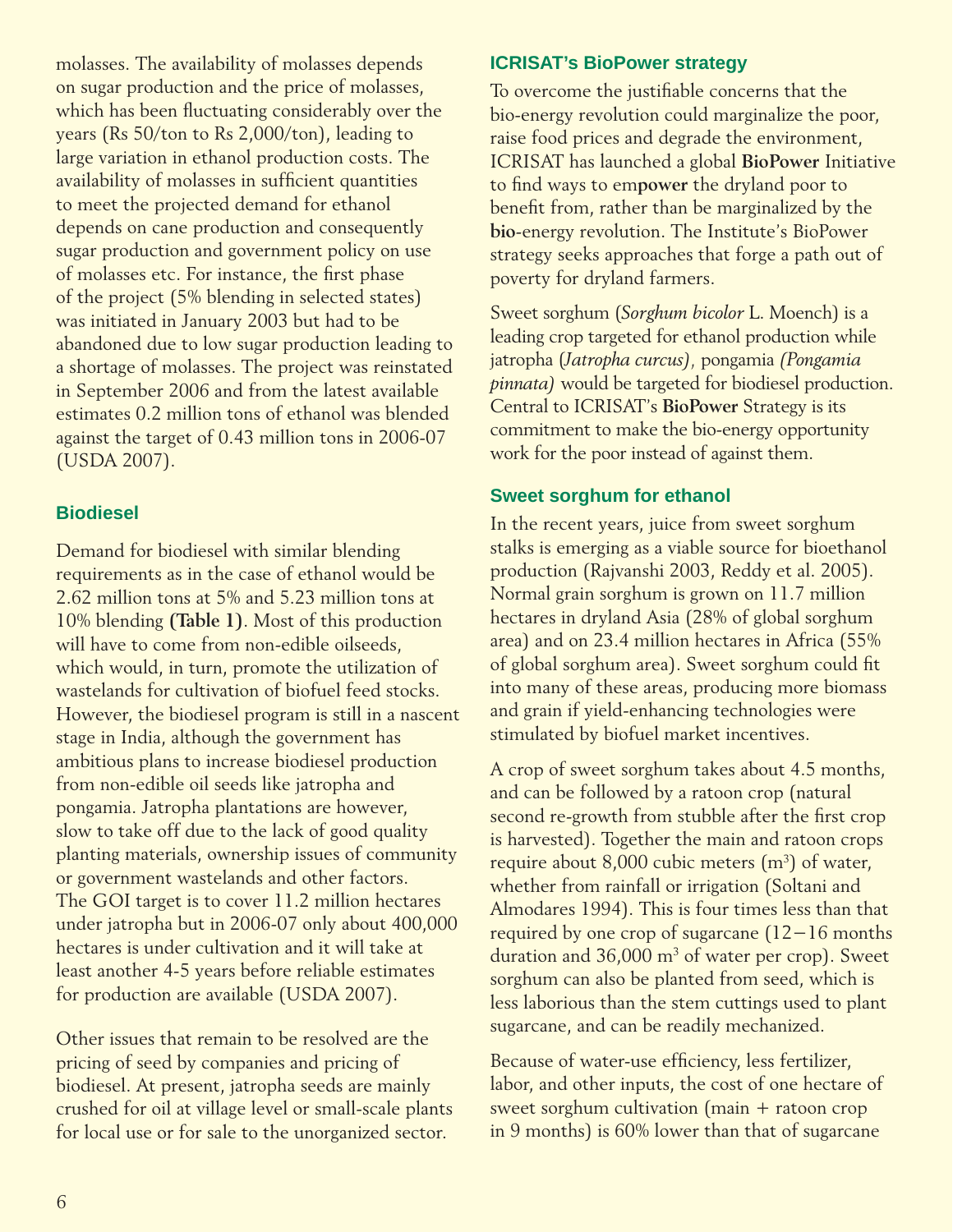(one crop in 9−12 months). Since poor farmers are less likely to have access to irrigation water and the capital needed to bear the cultivation costs of sugarcane, sweet sorghum is more accessible to poor farmers in less water-endowed areas. Moreover, sweet sorghum has high net energy balance since manual labor is mainly used for its cultivation. Even though the ethanol yield per unit weight of feedstock is lower for sweet sorghum, compared to sugarcane, the much lower per unit production cost for sweet sorghum more than compensates and hence, sweet sorghum still ends up with a competitive cost advantage in the production of ethanol (Rao et al. 2004). These preliminary findings need to be corroborated with more hard data as it becomes available in due course.

The triple-product potential of sweet sorghumgrain, juice for ethanol, stillage or bagasse for livestock feed or generation of electricity is a strong pro-poor advantage compared to sugarcane. Grain yields of 2 to 2.5 t ha-1 obtained from sweet sorghum can be used for human food. Based on preliminary animal feeding trials it is found that the stripped leaves and stillage after extraction of juice for ethanol production make excellent fodder for cattle (Blummel et al. 2007). Thus, the concern about the competition between biofuels and food/feed crops for land can be overcome by growing sweet sorghum that has multiple advantages.

Under a pilot project under the initiative of the Agri-Business Incubator (ABI) at ICRISAT, high quality seeds are made available to farmers for production of sweet sorghum with high grain and stover yield and sucrose content in the stalk. The farmers are then integrated by local NGOs with Rusni Distilleries Private Limited for buy back of stover for production of ethanol.

### **Biodiesel**

As part of the bioenergy strategy ICRISAT is also promoting non-edible oilseeds for the production of biodiesel. Jatropha and pongamia plantations are being introduced in watershed programs. As already indicated, jatropha and pongamia have attracted special interest in the tropics since they are inedible and can be grown on areas unsuitable for food crops, eg, wastelands bordering crop lands. Research in biodiesel has been limited to date, it would be worthwhile to investigate a wider range of species in order to maximize options and potential for long-term progress.

### **Recommendations:**

To achieve successful establishment and scaling-up of the pro-poor biofuel program it is recommended that:

- More research be conducted on crops like sweet sorghum for bioethanol and jatropha and pongamia for biodiesel in a participatory mode involving all stakeholders, particularly small–scale farmers
- Available varieties of sweet sorghum/jatropha are adapted into suitable farming systems, ie, establish target domains for these crops by variety/cultivar
- Hard data be collected from the on-farm pilot scale testing sites for a better estimate on returns from these crops to small-scale farmers and processing industry
- Small-scale farmers be grouped into commodity groups or associations and linked with the end users, ie, industry, for better bargaining capacity
- Backward linkage of farmers' association with seed and input suppliers be established for bulk purchases
- Appropriate models of vertical coordination or contract farming or its variants to save on transaction and marketing cost be tested while providing an assured market for the growers.

Thus, empowering the poor and engaging them in the innovation process harnesses the creativity and initiative of the poor. Institutional and policy support to strengthen the pro-poor biofuel initiatives would go a long way in overcoming the initial constraints and sustaining these initiatives in the longer run. Biofuel production models clearly require large economies of scale in order to be cost-effective and competitive with the current fuel sources in the marketplace. Pro-poor models will only succeed if they are intentionally guided in that direction, for example, as was the case with the White Revolution (dairy) in India.